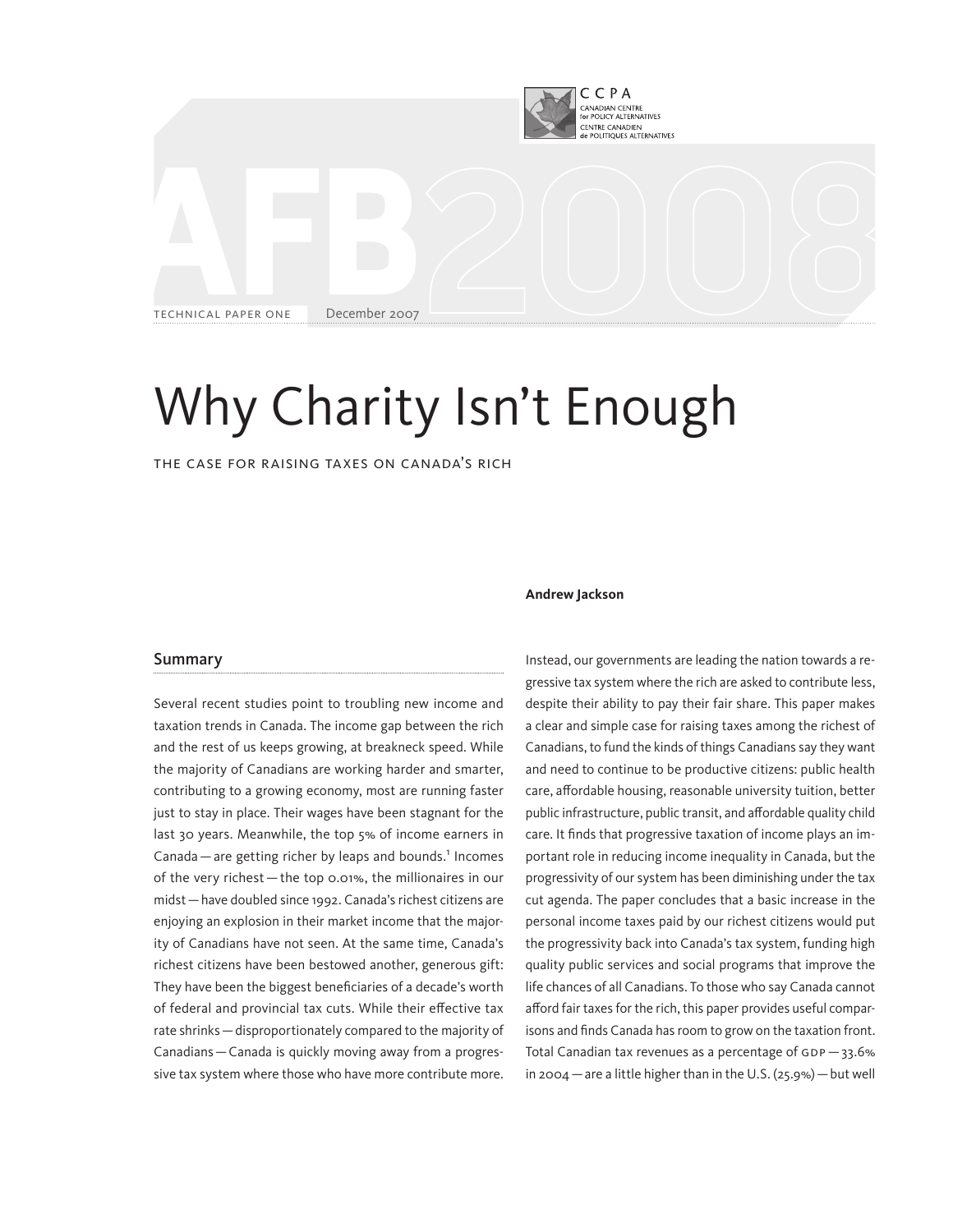below the near 50% of GDP level in social democratic Sweden and Denmark, and the approximately 40% of GDP level in the European Union. This paper draws on studies that show higher tax levels do not affect economic performance but those countries with fairer tax systems do achieve more desirable social outcomes, such as reduced income inequality.

## Progressives and Tax Progressivity

While most Canadians work hard in hopes of getting ahead, many also envision a better world for their neighbours. Most support a system that helps to equalize the life chances of all citizens. In fact, 86% of Canadians tell Environics Research they would like their governments to reduce the growing gap between rich and poor. Traditionally in Canada, this has been accomplished through public investment in high quality public services and social programs which minimize dependence on market income, and through a fair distribution of the tax burden needed to pay for these programs.

Income transfers and progressive taxes both play a significant role in the redistribution of income, which helps equalize every Canadian's life chances. But until recently, little attention has been paid to the diminishment of Canada's income tax progressivity. This is all the more important today, given the steep increase in incomes among Canada's richest citizens is the key driving force of rising income inequality in Canada.

Policies to raise low incomes through fairer income transfers, a minimum wage that lifts full-time workers out of poverty, and access to collective bargaining, are needed and should be pursued. But these alone will not directly address the reality that only the richest of Canadians have seen their incomes explode into new all-time highs within a labour market that is rewarding those already well-placed and ignoring the majority of workers who have contributed to Canada's growing economy. Canada's tax system is, without doubt, the most powerful tool at our disposal to ensure the system works for all Canadians, and not just those already at the top. Tweaking the tax rate for the richest among us would be the most effective way to prevent the very richest of Canadians from breaking away from the middle and the bottom of the income spectrum.

While effective tax rates at the upper end of the income spectrum are still higher than at the middle and lower end, their equalizing effect has been diminishing—thanks mostly to a tax cut agenda heavily weighted in favour of already rich Canadians.

If Canadian governments are going to get serious about achieving greater income equality, then the most potent initiative would be to raise the top personal income tax rate and to make capital gains income, which is heavily concentrated in the hands of the most affluent, fully liable to the personal income tax.

### The Case for Progressive Taxes

The conventional economic case for progressive taxation is based on the well-known argument that total utility is maximized by taxing the incomes of the affluent more heavily, since an additional dollar in the hands of the less affluent is worth more to general well-being than an additional dollar in the hands of the more affluent.

Frank (1995 and 2000) adds the important corollary that progressive taxation can increase well-being significantly since individuals value general well-being a great deal, and since equalizing taxation can help limit costly positional wars of excessive consumption. Rising income inequality is one factor behind increasing consumer debt, as middle and lower income households attempt to match the consumption and lifestyles of the more affluent.

It could also be argued the rich can afford to be taxed more heavily since the link between individual incomes and individual effort, which is assumed by liberal economics, is weak and tenuous at best. This is especially true in the context of inherited wealth and economic advantage which reproduces high incomes between generations.

It's also true for those wealthy elites who use their own economic and political power to maximize their own income at the expense of others. For example, soaring senior corporate executive pay relative to average worker pay reflects, to a significant degree, self-serving insider compensation practices and cannot be justified on the basis of improved financial performance of firms. In the U.S., senior executive pay has doubled from 5% to 10% of profits since the mid-1990s, far in excess of what could be justified by superior CEO performance (Bebchuk and Grinstein, 2005).

Here in Canada, the highest paid 100 CEOs now make 240 times more than the average wage for Canadian workers. The gap hasn't always been this big. In just under a decade, their take has doubled: they used to make 104 times more, in 1998.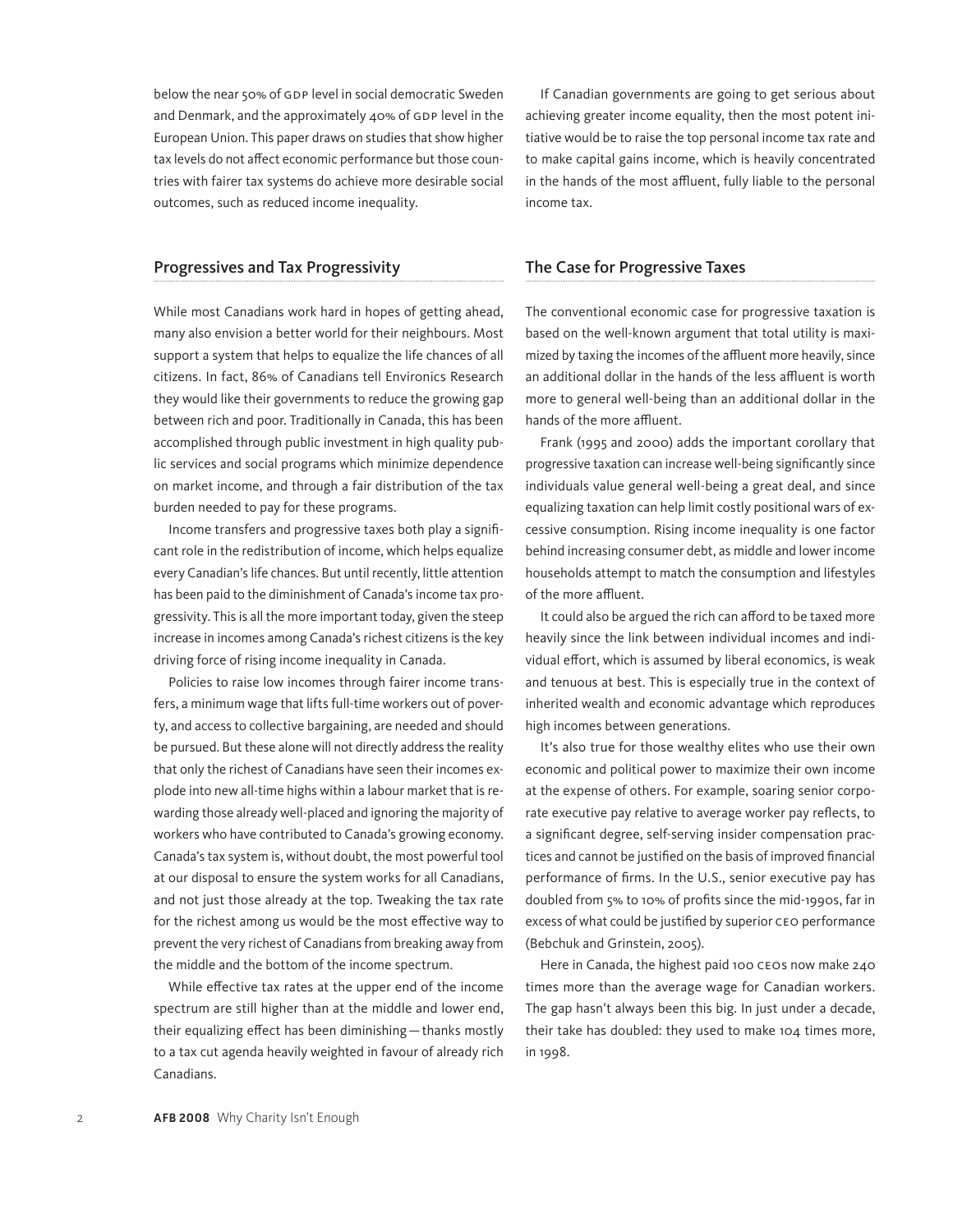Frank (1995 and 2000) has detailed the growth of "winner take all" labour markets in which very small numbers of top performers have seen their relative pay soar, even though their performance is only marginally superior to that of lower-ranked workers. What has changed is not the distribution of human talent but the structure of job opportunities.

Many Canadians are concerned about income inequality, not just poverty and the absolute incomes of those at the lower end of the income spectrum. The central arguments for a concern with income inequality are that relative income matters a great deal for economic well-being. The degree of income and wider economic inequality in a society, and not just absolute deprivation, matters for a range of cherished social outcomes, such as health status. It also matters for a fundamental Canadian value: equality of individual opportunity as measured by inter-generational income mobility. Most Canadians hope, and expect, their children will do better than the generation that came before them. They see it as a problem when the evidence starts piling up that the hope is turning into a far away dream for many.

Excessive income inequality also has adverse implications for democracy, as Canadians shut out of the benefits of economic growth—which their work contributes to—feel less engaged in a system that isn't working for the majority in the way it used to.

Ultimately, the case for progressive taxation is part and parcel of an ethical, or values-based, commitment to greater after-tax income equality. Even among those who see the distribution of market income as reflective of individuals' relative productive contribution to society, it does not follow that such a distribution is fair in ethical terms. (For a discussion of economic perspectives on taxation of the rich and highly affluent, see Slemrod, 2000.)

What is less clear is the appropriate division of redistributive labour between the two key levers of income equalization—progressive taxes on the one hand, and social transfers (plus public services) on the other. Canadian social democrats have tended to be strong supporters of progressive taxation. For example, the Alternative Federal Budgets of the Canadian Centre for Policy Alternatives have usually included a "fair tax" package, calling for greater progressivity of rates and credits in the personal income tax system, and less lenient tax treatment of capital income in the hands of individuals. The New Democratic Party has often called for higher taxes on the relatively affluent to finance new and improved social programs.

However, as documented below, many social democratic countries—notably the Scandinavian countries—have equalized pre-eminently on the spending side, financing relatively high social and public expenditures through a relatively flat personal tax system.

Here in Canada, the transfer system plays about twice as great an equalizing role as the tax side of the tax/transfer system. The spending side is the most important in achieving a flatter distribution of after-tax income. Further, high levels of spending require some considerable reliance on non-progressive but effective sources of revenue generation, such as payroll and consumption taxes as part of the overall tax system.

However, Canada needs to pay much more attention to income tax progressivity given the steep increase in top incomes, which is now the key driving force of rising income inequality in Canada and other 'neo-liberal' advanced capitalist countries. Transfers counter inequality by raising the lower end of the income distribution, compared to the middle and the top, while progressive income taxes counter income inequality mainly by closing the gap between the top end and the middle and bottom of the distribution. If inequality is now being largely driven by the growth of the income share of the very top, progressive income taxes must play a larger role in our redistributive policy arsenal.

# Canadian Taxes and Social Spending in Comparative Context

Total Canadian tax revenues as a percentage of GDP —33.6% in 2004—are higher than in the U.S. (25.9%)—but well below the near 50% of GDP level in social democratic Sweden and Denmark, as well as the approximately 40% of GDP level in the European Union (EU 15) (see **Table 1**). Unsurprisingly, the continuum from low to high tax levels is mirrored in levels of public social spending as a share of the economy.

The continuing very wide range of taxes and public social expenditures as a share of national income between the neoliberal (U.S.) and social democratic (Scandinavian) poles of the OECD countries confirms the "varieties of capitalism" perspective. The pole political economies of contemporary advanced capitalist countries remain quite distinct in terms of the level of taxation and public spending, and also in terms of the extent of regulation of the labour market.

There is no systematic relation between the neo-liberal and social democratic models/poles with respect to economic per-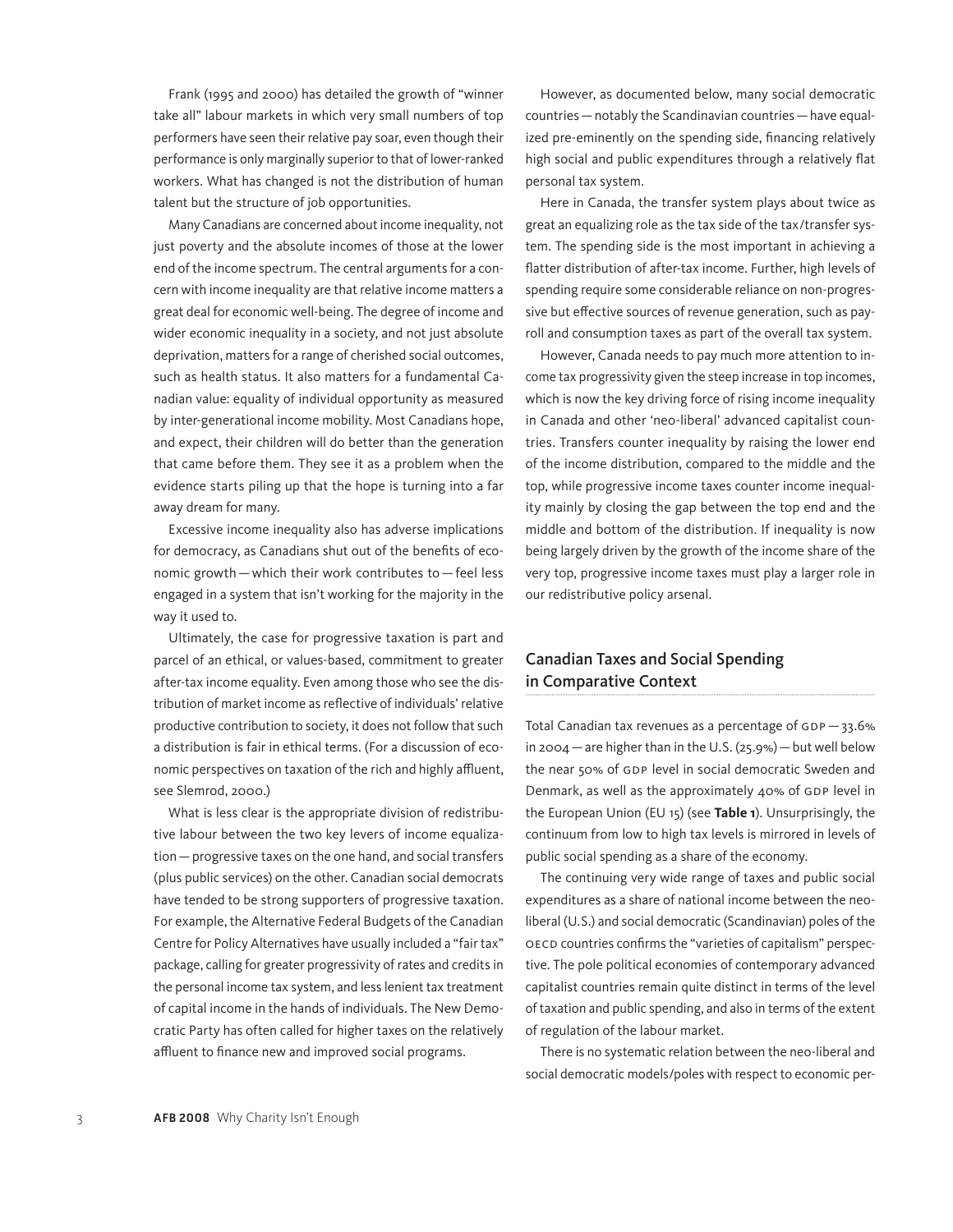formance, but the latter countries clearly do better in terms of achieving key social outcomes, including greater income equality. (For elaboration and references, see Jackson, 2005: Chapter 11; Pontusson, 2005; Smeeding, 2003.) Brooks and Hwong (2006) show that the quality of life of the average citizen measured by 50 key indicators is much higher in fair-tax countries than low-tax countries.

In recent years, Canada has moved much closer to the neoliberal pole, as both taxes and social spending have been cut relative to GDP. Total Canadian government revenues have fallen by almost 4 percentage points of GDP, from a peak of 44.2% of GDP in 1992 to an estimated 40.5% of GDP in 2006. On this front, Canada is out of step with major OECD nations. Over the same period, total government revenues actually rose slightly as a percentage of GDP in the OECD (from 37.8% to 38.6% of GDP), in the Euro area, and even in the U.S. (from 32.8% to 34.2% of GDP). Total Canadian government spending has fallen by an astonishing 10 percentage points of GDP, from a (recession-influenced) high of 53.3% in 1992 to an estimated 39.5% of GDP in 2006. For the OECD as a whole, the decrease was far smaller: from 42.4% in 1992 to 40.6% in 2006.

Spending cuts in Canada have been much deeper than in the U.S., where total spending has fallen from 38.5% of GDP in 1992 to 36.5% in 2006. In fact, by one recent calculation, government income transfers to persons are now actually higher in the U.S. than in Canada—11.9% vs 10.1% of GDP in 2004 ( Ferris and Weiner, 2007). Canadian transfers to persons have fallen from a peak of 13.5% of GDP in 1993. This massive retrenchment in transfers, driven in part to pay for tax cuts that went disproportionately to the richest of Canadians, has been an important factor behind rising levels of family income inequality, as noted below with respect to the declining offsetting impact of transfers on the distribution of market income.

The social democratic countries have a much more equal distribution of disposable (after-tax and transfer) income than do the neo-liberal countries. As shown in **Table 2**, the Gini co-efficient for disposable income (adjusted for family size) is much lower in Sweden and Denmark than in the U.S. and the U.K., with Canada sitting between, but tilted towards, the U.S. pole.<sup>2</sup> The same is true of the P90/P10 ratio, the minimum ratio or gap between the after-tax and transfer incomes of the top and bottom 10% (deciles) of all households—which is about 3 to 1 in the Scandinavian countries compared to almost 6 to 1 in the U.S. There, is in turn, a strong correlation between taxes as a percentage of GDP, public social spending as a percentage of

GDP, and the level of disposable income inequality (Smeeding, 2003; Picot and Myles, 2005).

**Table 3** further shows that Sweden and Denmark are more equal than Canada and the U.S. partly because market income is more equally distributed. This reflects the more equal wage structure produced by high levels of collective bargaining coverage. However, the tax/transfer system also promotes greater income equality significantly, as shown by the differences of the Gini for (standardized) working-age households as calculated for market income, and for disposable income. Disposable income reflects the effects of income transfers plus taxes on household income but understates the equalizing effects of public social expenditures on economic well-being since spending on universal public services is not taken into account. In fact, **Table 3** shows that the reduction in income inequality brought about by the tax/transfer system is greatest in the Scandinavian countries, and lowest in the U.S.

More surprisingly, Pontusson calculates that the equalizing effect of the tax/transfer system in the Scandinavian countries is entirely attributable to transfers, with progressive taxation playing no role. This likely reflects the combined impacts of relatively flat social security contributions, and the fact that capital income in the hands of individuals is lightly taxed in the Scandinavian 'dual tax' system (Zee, 2005; OECD, 2006). Also, the Scandinavian countries tend to levy flat income taxes at the local level (Kesselman and Cheung, 2006). Thus the overall impact of taxes on the income distribution seems to be actually flat or even slightly regressive.

By contrast, the tax side of the tax/transfer system plays an important role in Canada, and the dominant role in the U.S.

As shown in **Table 1**, differences between countries in terms of their overall tax levels are much reduced if we look only at taxes on *personal* income—the most directly progressive element of the total tax system. (Progressivity means that the effective tax rate is higher for higher income groups, ie, those who have the ability to contribute more for the greater good, do.) Taxes on personal income as a percentage of GDP are actually higher in Canada than the EU 15 (11.7% vs 10.1%), though not nearly as high as in Sweden (15.8%) and, especially, Denmark (24.7%). Even the U.S. taxes personal income at nearly as high a level as the EU 15. In short, a very high proportion of higher public social expenditure in Europe, especially continental Europe, is financed from relatively flat social security and payroll taxes, and from flat consumption (goods and services) taxes, as opposed to progressive personal income taxes. (Note, however, that Denmark has very high rates of taxation of per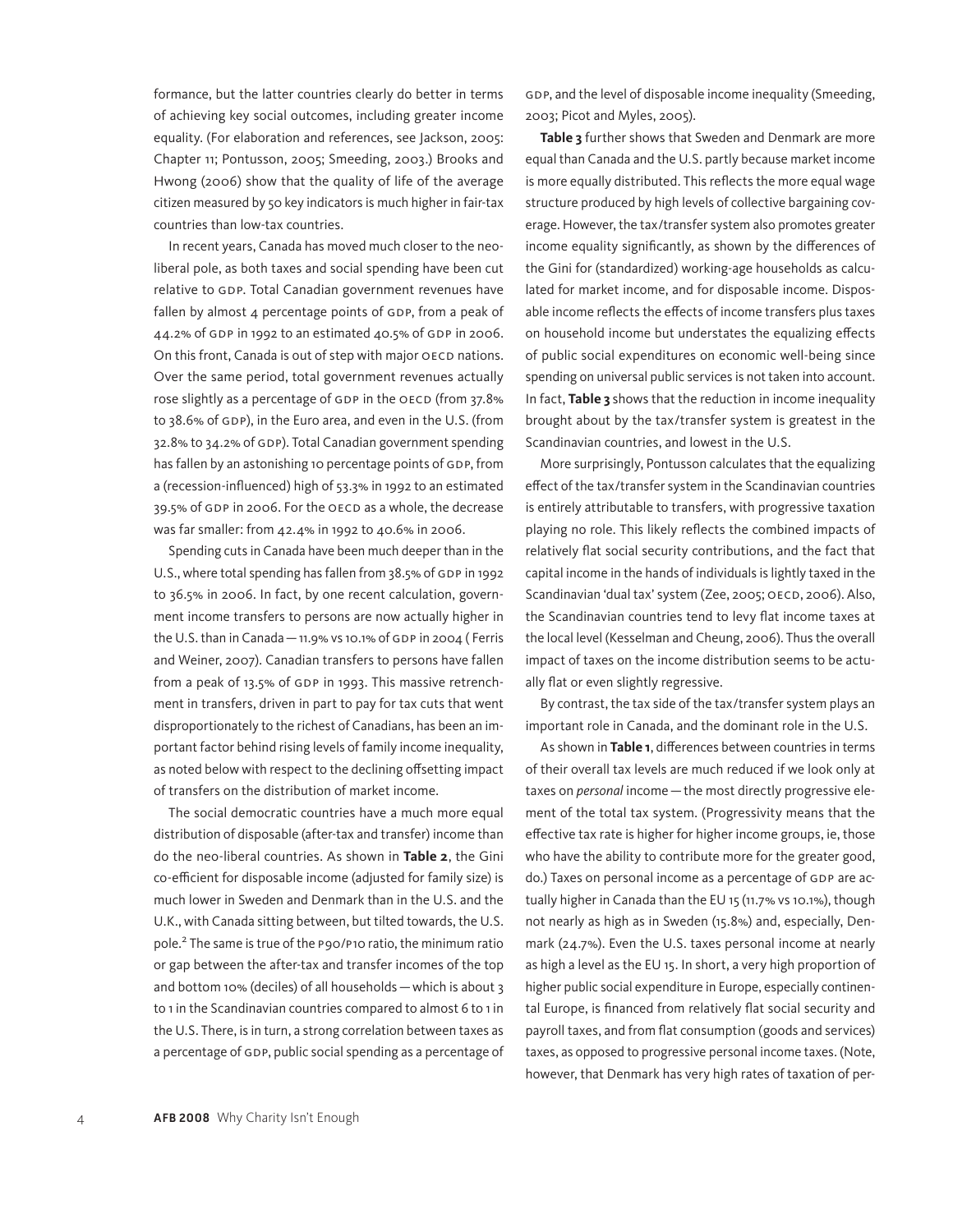sonal income, combined with low reliance on social security and payroll taxes.)

Looking at the trend since 1990 (see **Table 4**), there has been a general decline in taxes on personal income as a percentage of GDP, and also as a percentage of total tax revenues. This trend is quite apparent in Sweden, but barely detectable in the case of Denmark. In short, the overall tax systems of advanced capitalist countries have become somewhat less progressive in terms of the overall mix of major tax bases. Also, the international trend has been towards somewhat lower top income tax rates, and somewhat lower progressivity of the personal income tax system (OECD, 2006).

# The Progressivity of Personal Income Taxation

Generally speaking, progressive tax systems rely more on personal income taxes as opposed to sales and payroll taxes which are flat or regressive in their incidence, and have progressive personal income taxes. It is, however, difficult to compare the progressivity of distinct national income tax and social security regimes given the many factors at play (Zee, 2005; Kesselman and Cheung, 2006). The personal income tax rate structure is the most obvious contributor to progressivity, but it does not always play the dominant role. The complexities of different rate structures interact with different national definitions of taxable income (such as wage vs capital income); different sets of allowances and deductions which reduce taxable income compared to pre-tax income in distinct ways; different ways of treating individual as opposed to household income, and so on. A flat income tax rate can, in fact, be progressive across much of the income spectrum if combined with generous allowances. An apparently progressive rate structure can have its impacts offset by generous tax treatment of the affluent in the form of deductions and special treatment of capital income (Wagstaff and Van Doorslaer, 2001).3

The OECD usefully calculates standardized tax plus social security contributions on gross labour income at three levels of income for a wage-earner in defined family circumstances. As shown in **Table 5**, the effective tax rate rises between twothirds and 167% of average production worker earnings in all countries shown. Total taxes and contributions are greatest in the Scandinavian countries at all three income levels. However, the ratio of the effective tax rate on the higher to the lower paid worker is greatest in Canada and the U.S., indicating both nations have a more progressive tax system.

Another key indicator of tax progressivity is the top personal income tax rate. As shown in **Table 6**, this varies in a range between 41% and 56% for the six countries shown, and the top tax rate generally kicks at roughly 1.5 to 3 times average production worker earnings. The U.S. stands out as a major outlier, with the top income tax rate applying at a very high multiple of average earnings (10.6 times the average).

To summarize, progressive taxation of personal income is not a dominant feature of the European social democratic model. To be sure, social democratic countries do rely quite heavily on personal income taxes, especially Denmark, but they rely on other tax bases, redistribute much more through spending than progressive taxation per se, and do not have especially progressive personal income tax systems. Indeed, again with the partial exception of Denmark, the Scandinavian countries are notable for their light taxation of capital income in the hands of individual taxpayers.

By contrast, the U.S. and Canada rely quite heavily on personal income taxes as part of the overall tax mix and have relatively progressive personal income tax systems. While Canadians might want a more equal distribution of wages and an increased set of income transfer programs, the fact remains that the progressivity of Canada's personal tax system is of much greater consequence for the overall level of income equality than in the European countries which we often wish to emulate.

Tax incidence studies for Canada for the late-1980s showed that the total tax system was actually quite flat, with different income groups paying effectively the same rate of tax when all taxes and their incidence were taken into account. The progressive nature of Canada's tax system was due to the personal income tax, which resulted in somewhat higher than average effective tax rates at the very high end of the income spectrum, and somewhat lower than average effective rates at the low end when all taxes are taken into account (Vermaeten et al, 1995; Kesselman and Cheung, 2006). But an updated tax incidence study by Marc Lee (2007) shows the last decade of federal and provincial personal income tax cuts have combined to make Canada's tax system less progressive. In summary, progressive personal income taxes are very important to realizing greater after-tax income inequality in our specific context.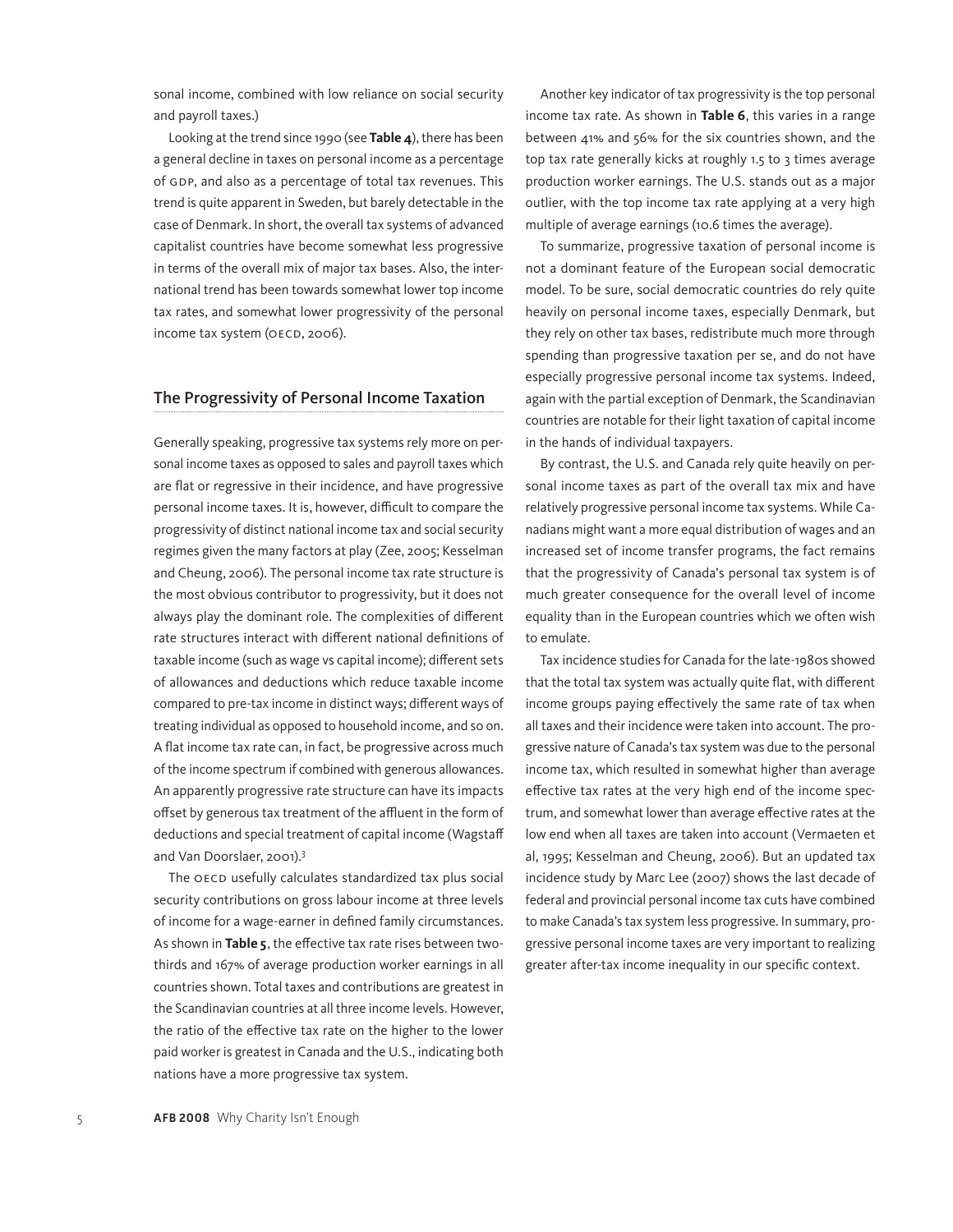# The Case for Higher Taxation of High Incomes in Canada: Rising Relative Incomes

As suggested above in **Table 3**, progressive taxation of income plays an important role in reducing income inequality in Canada. Statistics Canada calculates that the income share of the top 20% of economic families falls from 46% of market income, to 43% of total income (market income plus transfers), to 40% of after-tax income (total income minus income taxes). This indicates that progressive taxes play a similar overall role as do income transfers in putting a cap on the income share of Canada's richest 20% (see Statistics Canada Cat. 75-202-XIE Income in Canada, 2004. **Table 8**).

Heisz (2007) calculates the role of taxes and transfers on Canadian after-tax household income inequality by adjusting household income for family size. As shown in **Table 7**, transfers reduced inequality of market income by about twice as much as progressive taxes in 2004 (by -0.075 compared to -0.038).4 This tells us that income transfers play a greater role than progressive income taxes do in reducing income inequality because they buffer the effects of market income, especially for lower-income Canadians. That said, progressive income taxes on high-income Canadians still play a role in reducing after-tax income inequalities in Canada.

Social democrats and progressives would certainly argue that we can, and should, tackle growing inequality through increased income transfers (as in Alternative Federal Budget proposals for higher income-tested child benefits, low income tax credits and more generous Employment Insurance benefits). But these initiatives would need to be financed, especially in the context of an ambitious progressive agenda for greater spending on public services like child and elder care. This paper argues that we can, and should, combine arguments for increased, equalizing social spending with arguments for reform of the personal income tax system to make it more progressive.

The argument for a more progressive personal income tax stems from the fact that market income has become steadily more concentrated in the hands of very high income earners and families, especially in neo-liberal countries such as Canada.

Redistributive income transfers financed from taxes can help ensure the economic and social well-being of low-income Canadians. But only progressive taxes can effectively limit the very richest in our nation from growing so far removed from their fellow middle- and low-income Canadians that they are living in separate universes: one for the rich, the other for everyone else. Similarly, Canadians would benefit from policy initiatives to raise low incomes such as minimum wages and to expand access to collective bargaining, but these do nothing to address the disproportionate growth of incomes at the very top. They also do nothing to speak to the enhanced capacity of the richest among us to contribute more to vital social programs and public infrastructure which benefit all Canadians and are key elements of a healthy, prosperous nation. If "top tail" driven income growth is a key driver in Canada's growing gap problem, progressive income taxation is a solution whose time has come.

One major study, closely documenting the rise of 'top tail' driven income inequality in Canada, found that the share of the richest 1% of Canadian taxpayers rose sharply over the 1990s, as in the U.S. and the U.K. In contrast, high incomes have been held more closely in check by social norms in continental European countries for which data exist (Saez and Veall, 2003). The most recent Statistics Canada study of high incomes found the income share of Canada's richest 1% soared from 8.6% to 12.2% of pre-tax income between 1992 and 2004, while incomes for 80% of individuals increased only marginally.<sup>5</sup> The average income of the top 1% rose from \$268,000 to \$429,000 between 1992 and 2004, the incomes of the top 1% rose from 601 to 737 times the income of the median taxpayer (the person in the exact middle of all income earners in Canada). At the very, very top, the richest 0.01%—which represents about 15,000 Canadians with an average income of \$5.9 million in 2004—amassed 1.7% of all earned income in Canada. That's 11,522 times more than the median taxpayer earned in 2004. (See Murphy, Roberts and Wolfson, 2007; and **Table 8.**) The trends are similar for pre-tax family income.

It's not just the richest 1% and .01% taking home a bigger share of Canada's income pie since the 1990s—though their take over the past decade has been astronomical. Another Statistics Canada study shows the income gains of the 1990s went disproportionately to the richest 5% of Canadians, with no end in sight. Their real incomes rose by 15% over the 1990s, while the real incomes of the bottom half of Canadian families actually stagnated. The authors conclude that "the rise of inequality (of family pre-tax income in the 1990s) was primarily the result of faster-rising incomes at the top of the income distribution." (Picot and Myles, 2005 p.9.) Heisz (2007, Figure 7) also shows a very sharp increase in the average after-tax incomes of the richest 5% of families in the 1990s.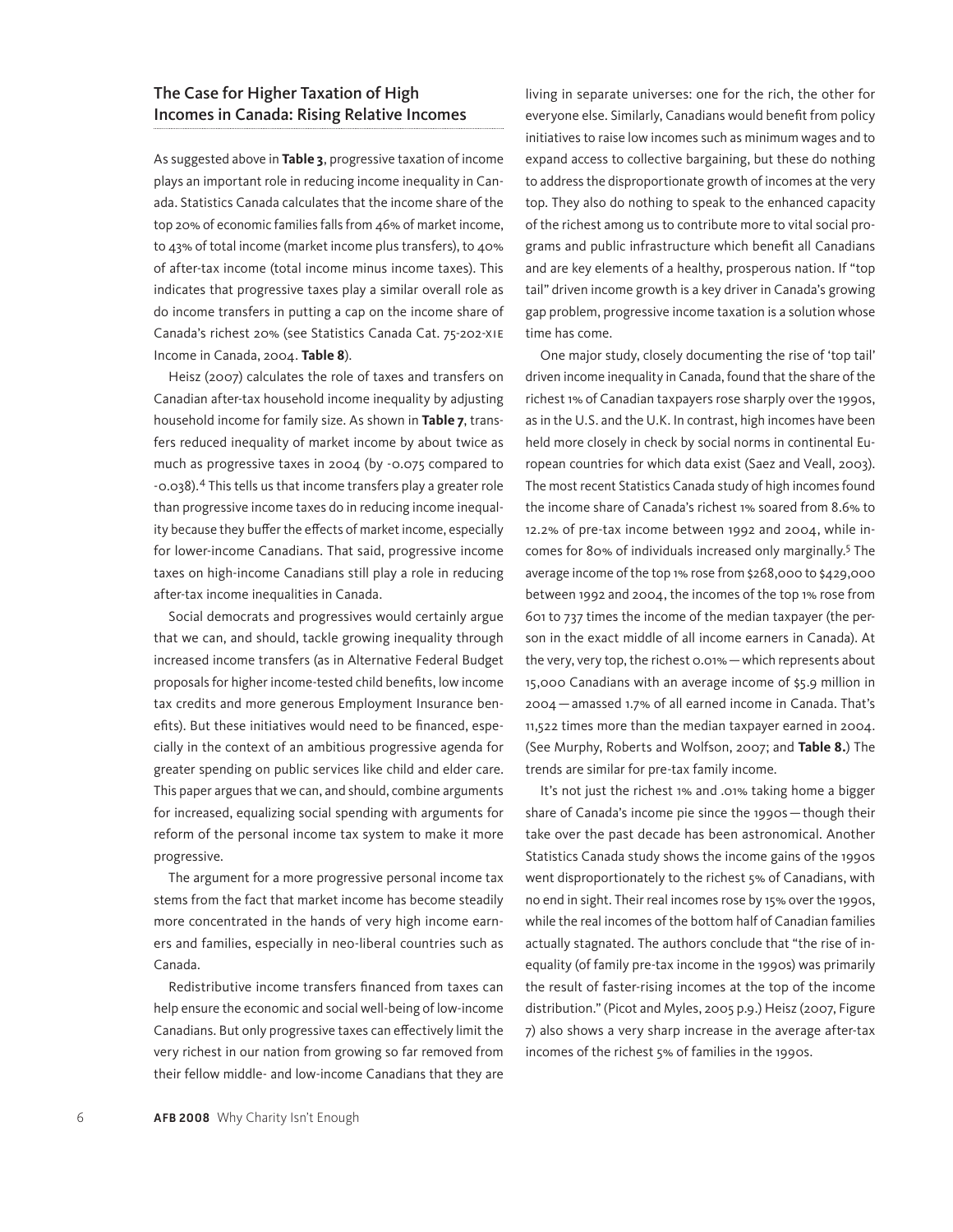Armine Yalnizayan's recent study (CCPA 2007) on growing income inequality at the family level<sup>6</sup> also finds that the earnings share of the richest 10% of families raising children under the age of 18 rose from 26.1% to 30.2% of Canada's total income pie between 1995 and 2004 (see **Table 9**). Virtually all income growth for Canadian families over the past decade has been concentrated among the rich, almost entirely in the richest 20%—though the higher up the income spectrum you go, the greater the income gains. In stark contrast, the real incomes of about 80% of families have stagnated during this, one of the longest, strongest periods of economic growth Canada has experienced.<sup>7</sup>

Looking at the data in **Table 9** on the earnings and after-tax income shares of the richest 10% of families with children, it can be calculated that both shares rose by about 15% between 1995 and 2004. Heisz (2007) shows that the Gini-reducing role of taxes fell from 1996 to 2004 (see **Table 7**). What's important here is this likely reflects changes in Canada's personal income tax structure, since the soaring growth of incomes for the richest of Canadians should have made the overall personal income tax system more progressive simply by pushing relatively more taxable income into the top tax bracket. Stunningly, the opposite is true.

**Table 10** further shows that the median after-tax income within the richest 10% of families raising children actually rose at a faster rate than median pre-tax income, and that the effective tax rate for the richest 10% of Canadians fell from 25.6% in 1995, to 24.1% in 2000, to 22.0% in 2004.

At the individual level, Canada Revenue Agency data (Income Statistics) show that the effective tax rate for all taxpayers (total income tax paid to federal and provincial governments divided by total income) fell from 18.2% to 16.3% between 2000 and 2004. However, for very high income taxpayers earning more than \$250,000 (roughly the top one half of one percent), the effective tax rate fell from 34.6% to 31.8% over the same period.

Murphy, Roberts and Wolfson (2007; Chart H) find the average effective income tax rate fell only marginally (from 18% to 17%) for 95% of taxpayers, but the average effective tax rate of the top 1% fell from 33% to 31%, and that of the top 0.01% (with average incomes of \$5.9 million in 2004) fell very sharply, from 42% to 31%.

At the federal government level, the key structural personal income tax changes impacting very high income earners were announced by former Finance Minister Paul Martin in the 2000 Budget and Economic Statement. (There were effectively two budgets in that pre-election year, both focusing on tax reduction after seven years of deficit and debt reduction.) The most significant change in that budget focused on the inclusion rate for capital gains income, reducing it from 75% to 50%, since capital gains income is overwhelmingly concentrated in the hands of the very affluent. In 2001, the 5% high income surtax was eliminated—dropping the effective top federal tax rate from 30.45% to 29%. This top rate was also applied from a higher income threshold, resulting in tax savings on income earned below the \$100,000 level. The threshold keeps getting raised—for the top federal tax rate of 29% it has now risen to almost \$116,000. Mackenzie (2004) calculates that about one-third of the value of the 2000 tax cuts went to the top 5% of taxpayers. Provincial tax changes have also added to these relative tax cuts for the very affluent, as Lee (2007) reveals in his update of tax incidence in Canada.

## Real Tax Reform

To conclude, Canada's income tax system used to offset Canada's growing gap between the rich and the rest of us but it isn't as progressive as it used to be. In fact, the past decade of federal and provincial tax cuts have made the tax system less progressive, at the very time that the richest of Canadians have seen their incomes soar far above the majority of Canadians. Heisz (2007) clearly shows that Canada's tax/transfer system, as a whole, offset rising market income inequality in Canada in the 1980s, but has since failed to do so. The current dynamic of fast-rising incomes for the very affluent is largely a function of the labour market—and is beyond the control of the transfer system. It must be directly addressed through the progressive income tax system.

The explosion of incomes at the very top of the pay scale, at the expense of average worker pay, and the growth of aftertax household income inequality should prompt some serious thinking about how to increase the progressivity of Canada's personal income tax system.

Data in **Table 11** profile very high income Canadian taxpayers. Just over one in every 200 tax filers declared income of more than \$250,000 in 2004 but this tiny group accounted for over 9% of all income assessed, rising to above 9.5% if you factor in the reality that only half of capital gains income is counted as taxable income. The effective combined federalprovincial rate on this group was about 32%, but it is less than 30% if you factor in the special tax treatment of capital gains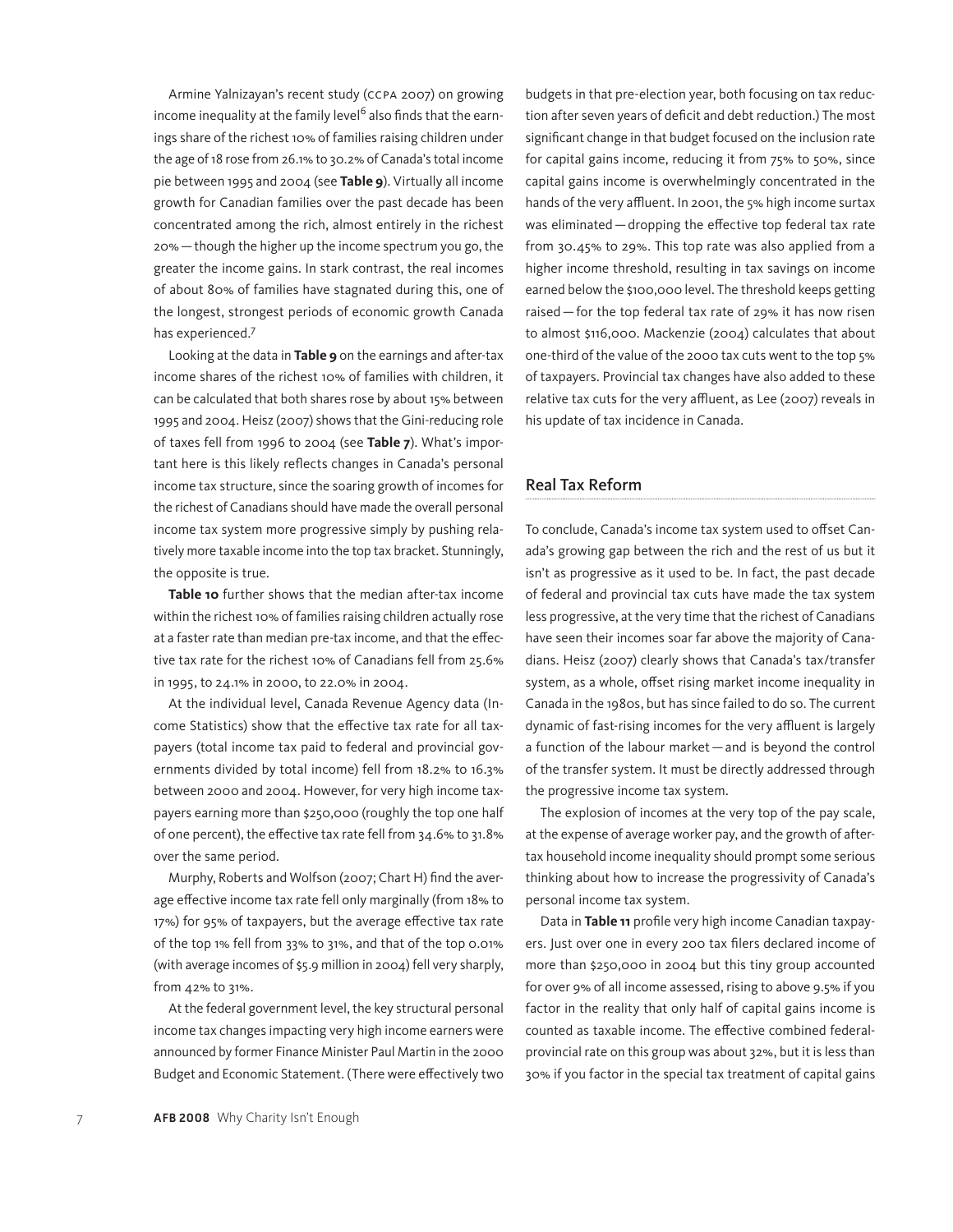income. Those making more than \$250,000 in 2004 declared almost 7% of all employment income, fully 36% of dividend income and 43% of all capital gains income.

Significant additional tax revenues could be gained by introducing a higher personal income tax rate on these very high income earners and by fully including capital gains income in taxable income. The current top federal income tax rate is 29% on incomes of over \$116,000. If we introduced even a modestly higher new top tax rate of 31.5% on taxable income of more than \$250,000, it would raise \$1 billion in new revenues.<sup>8</sup> Full inclusion of capital gains income in taxable income at the current top marginal federal rate of 29% for those making more than \$250,000 would increase federal revenues by an additional \$1.8 billion.

A federal revenue increase of some \$3 billion from these two measures would be a useful, if modest, addition to Canada's ability to invest in social programs and public infrastructure that would benefit all Canadians, helping to ensure the fruits of prosperity are broadly shared. A higher tax rate would also help shrink the after-tax income gap between the richest of the rich and the rest of us.

One can expect reactions of outrage from the very affluent and claims that it would drive our talented CEOs and other stars to the U.S. Hidden within these threats, however, is a little known but important fact: Federal personal income tax rates on very high incomes in the U.S. are actually higher than in Canada. The U.S. top rate is still 35% on incomes of over \$326,000 and 33% on incomes over \$150,000. State income taxes in the U.S. are generally lower than provincial income taxes, but the heavy hitters on Wall Street have to pay a 6.7% New York City income tax as well as the New York state top tax rate of 7.7%—which adds up to a 50% top marginal tax rate.

It also has to be taken into account that the U.S. may well shift to more progressive taxes to deal with rising income inequality and large deficits. Former U.S. Treasury Secretary Robert Rubin—now a leading Wall Street investment banker—heads the Hamilton Project, which is defining a new centrist Democratic agenda. A paper for the project co-authored by Rubin's successor as Treasury Secretary, Larry Summers, argues that with only the rich making income gains from globalization, "progress" could be sustained by transferring income from the 'winners' to everybody else. The authors advocate raising top tax rates back to Clinton administration levels (http://www1.hamiltonproject.org/views/papers/ furman/200706summers\_bordoff.htm)*.* It should be recalled that President Clinton fought the U.S. deficit in large part on

the tax rather than spending side, including through higher taxes on the very affluent, as opposed to former Finance Minister Paul Martin here in Canada, who relied almost exclusively on cuts to spending, including income transfers to the relatively less well-off.

Mainstream economic literature is, somewhat surprisingly, heavily at odds with the mainstream media pundit view that higher tax rates on the affluent would come at the cost of reduced economic efficiency. In fact, it is clearly the case that very high marginal tax rates on the very affluent coincided with the peak period of productivity growth in the Golden Age of post-war capitalism. The combined top federal-provincial marginal income tax rate in Canada was over 80% in 1971, when the income tax system had a series of rising rate brackets at the very high end of the income spectrum (Smith, 1995).

Detailed empirical analysis finds that top tax rates have no impact on the labour supply of the highly affluent, not least because they are driven by a desire for higher relative, as opposed to absolute, income. They also enjoy their work. The empirical economic evidence also suggests no serious adverse impacts on aggregate savings if the very affluent are taxed more heavily (see Slemrod, 2000, especially the contributions of Frank, and Moffitt and Wilhelm).

So let it be said, simply and clearly: Canada can, and should, tax top incomes much more heavily to counter growing income inequality.

*Andrew Jackson is National Director, Social and Economic Policy Department, Canadian Labour Congress, and CCPA Research Associate.*

#### Notes

**1** Top income earners are often referred to as the rich. Those with high incomes also control the most wealth, and in fact inequality of wealth, especially financial wealth, is even more extreme than income inequality.

**2** The Gini is a commonly used summary statistical measure of inequality. It under-states inequality generated by changes in the extreme ends of the income distribution, which are better captured by ratios of deciles or other fractions of units in the distribution

**3** One also has to note that differences in the family income distribution between countries are affected by a wide range of factors other than the wage distribution, taxes and transfers, since patterns of family formation and earnings within families vary a great deal. One reason for the high proportion of family income flowing to the top 10% in North America compared to most of Europe is that high income men are significantly more likely to live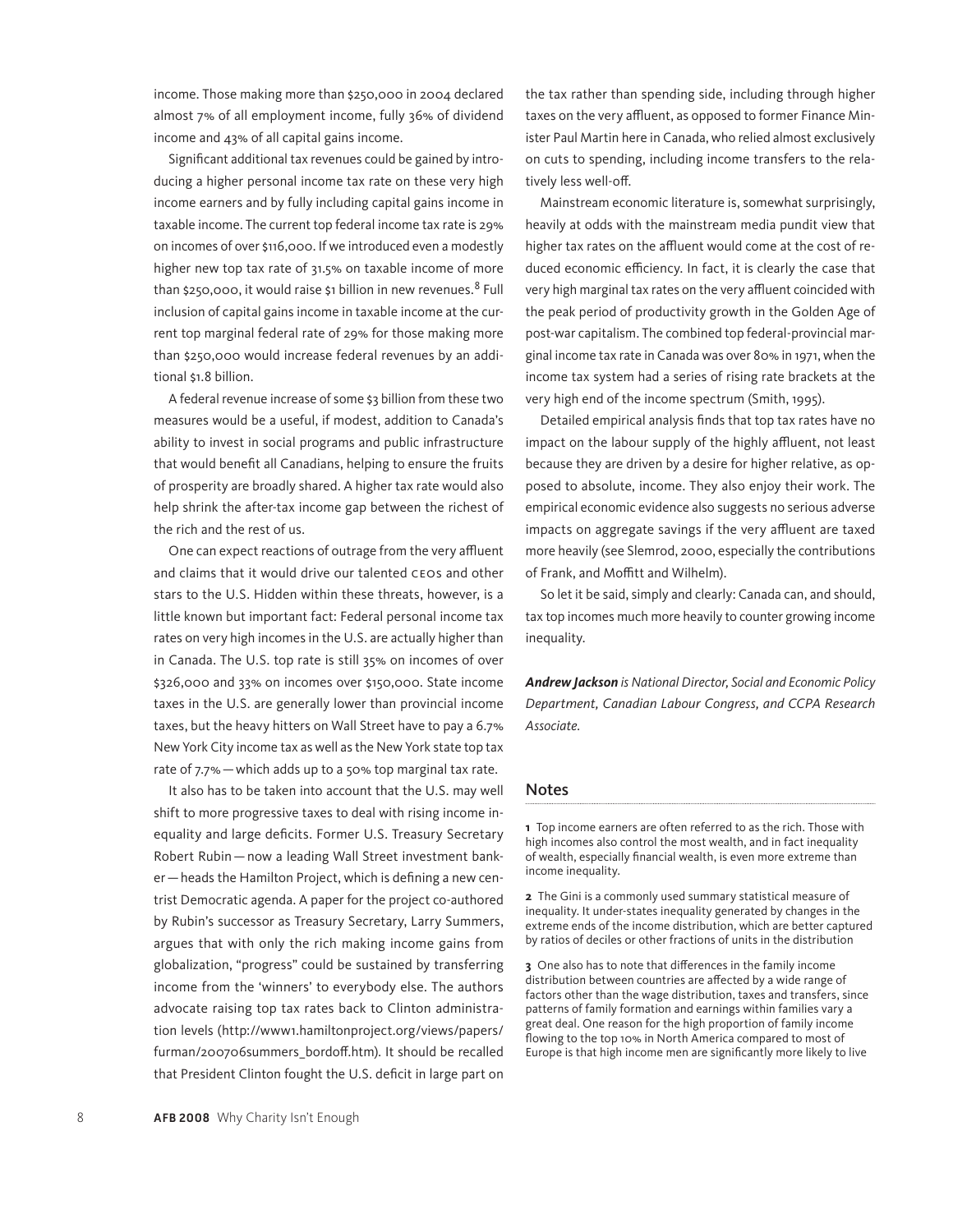with high income women due to higher employment rates among women, and a growing layer of high income women earners.

**4** The role of taxes is somewhat greater if calculated as the percentage change reduction in the Gini from total to after-tax income, compared to the change from market to total income.

**5** Adjusted for inflation.

**6** Based on customized Statistics Canada data.

**7** It should be noted that the sample surveys used by Yalnizyan and Heisz to chart trends in family incomes under-state the growing income share of the top compared to studies like that of Murphy, Roberts and Wolfson which use tax data. This is because the top 0.1% and top 0.01% of tax filers are very unlikely to be caught in a sample survey because their numbers are so small). In sum, studies clearly show that the key driving force of greater income inequality in Canada in the recent past has been the soaring market incomes of those at the very top. Available evidence further suggests that the Canadian income tax system, has failed to offset the recent growth of upper-tail driven market income inequality. While effective tax rates at the high end are certainly higher than at the middle and lower end, their equalizing effect has been diminishing.

**8** The revenue gain is based on my calculation that \$40 billion of the \$73 billion in total income for those making more than \$250,000 in 2004 was above the \$250,000 threshold.

## References

Bebchuk, Lucian and Yaniv Grinstein. "The Growth of Executive Pay." *Oxford Review of Economic Policy*. Volume 21(2). 2005.

Brooks, Neil and Thaddeus Hwong. *The Social Benefits and Economic Costs of Taxation: A Comparison of High and Low Tax Countries*. Canadian Centre for Policy Alternatives. 2006.

Ferris, Stephen J and Stanley L. Winer. "Just How Much Bigger is Government in Canada?" *Canadian Public Policy*. XXXIII no. 2. June, 2007.

Frank, Robert H and Philip J Cook. *The Winner Take All Society*. The Free Press. New York. 1995.

Frank, Robert. "Progressive Taxation and the Incentive Problem." in Joel B. Slemrod(Ed.) *Does Atlas Shrug?*. Harvard University Press. Cambridge. 2000.

Heisz, Andrew. *Income Inequality and Redistribution in Canada: 1976 to 2004.* Statistics Canada Cat. 11F00119MIE- No. 298. 2007.

Jackson, Andrew. *Work and Labour in Canada: Critical Issues*. Canadian Scholars Press. Toronto. 2005.

Jackson, Andrew. *Why are Personal Income Tax Revenues Rising so Fast?* Canadian Centre for Policy Alternatives. Behind the Numbers Volume 7(6). December, 2006.

Kesselman, Jonathan R and Ron Cheung. "Taxation Impacts on Inequality in Canada: Methodologies and Findings" in David A. Green and Jonathan R. Kesselman (Eds.) *Dimensions of Inequality in Canada*. UBC Press. Vancouver and Toronto. 2006.

Lee, Marc. *Eroding Tax Fairness: Tax Incidence in Canada, 1990 to 2005*. Canadian Centre for Policy Alternatives. 2007.

Mackenzie, Hugh. "Taxation: The Martin Record." in Todd Scarth (Ed.) *Hell and High Water: An Assessment of Paul Martin's Economic Record and Implications for the Future*. Canadian Centre for Policy Alternatives. 2004.

Moffitt, Robert A and Mark O. Wilhelm. "Taxation and the Labor Supply Decisions of the Affluent." in Slemrod, Joel B (Ed.) *Does Atlas Shrug?*. Harvard University Press. Cambridge. 2000.

Murphy, Brian, Paul Roberts and Michael Wolfson. "High-Income Canadians. Statistics Canada Cat. 75-001-XIE. Perspecitves on Labour and Income. September, 2007.

*OECD Reforming Personal Income Tax*. Policy Brief. March, 2006.

*OECD Economic Outlook*. December, 2006.

Picot, Garnett and John Myles. *Income Inequality and Low Income in Canada: An International Perspective*. Analytical Studies Branch Research Paper No. 240. Statistics Canada. 2005.

Pontusson, Jonas. *Inequality and Prosperity: Social Europe vs Liberal America*. The Century Foundation and Cornell University Press. Ithaca and London. 2005.

Slemrod, Joel B. "The Economics of Taxing the Rich." in Joel B Slemrod, (Ed.) *Does Atlas Shrug?*. Harvard University Press. Cambridge. 2000.

Smith, Roger S. "The Personal Income Tax: Average and Marginal Rates in the Post War Period." *Canadian Tax Journal* (1995) Volume 43 (5). Pp1055–1076.

Smeeding, Timothy. *Globalization, Inequality and the Rich Countries of the G-20: Evidence from the Luxemburg Income Study*. LIS Working Paper #320, 2003. (www.lisproject.org.)

Vermaeten, Arndt, W. Irwin Gillespie and Frank Vermaeten. . "Who Paid the Taxes in Canada, 1951–1988?" *Canadian Public Policy*. XXI:317-343. 1995.

Wagstaff, Adam and Eddy Van Doorslaer., "What Makes the Personal Income Tax Progressive? A Comparative Analysis of Fifteen OECD Countries." *International Tax and Public Finance 8 2001*. pp 219-315.

Yalnizyan, Armine. *The Rich and the Rest of US; The Changing Face of Canada's Growing Gap*. Canadian Centre for Policy Alternatives, 2007.

Zee, Howell H. *Personal Income Tax Reform: Concepts, Issues and Comparative Country Developments*. IMF Working Paper WP/05/87. 2005.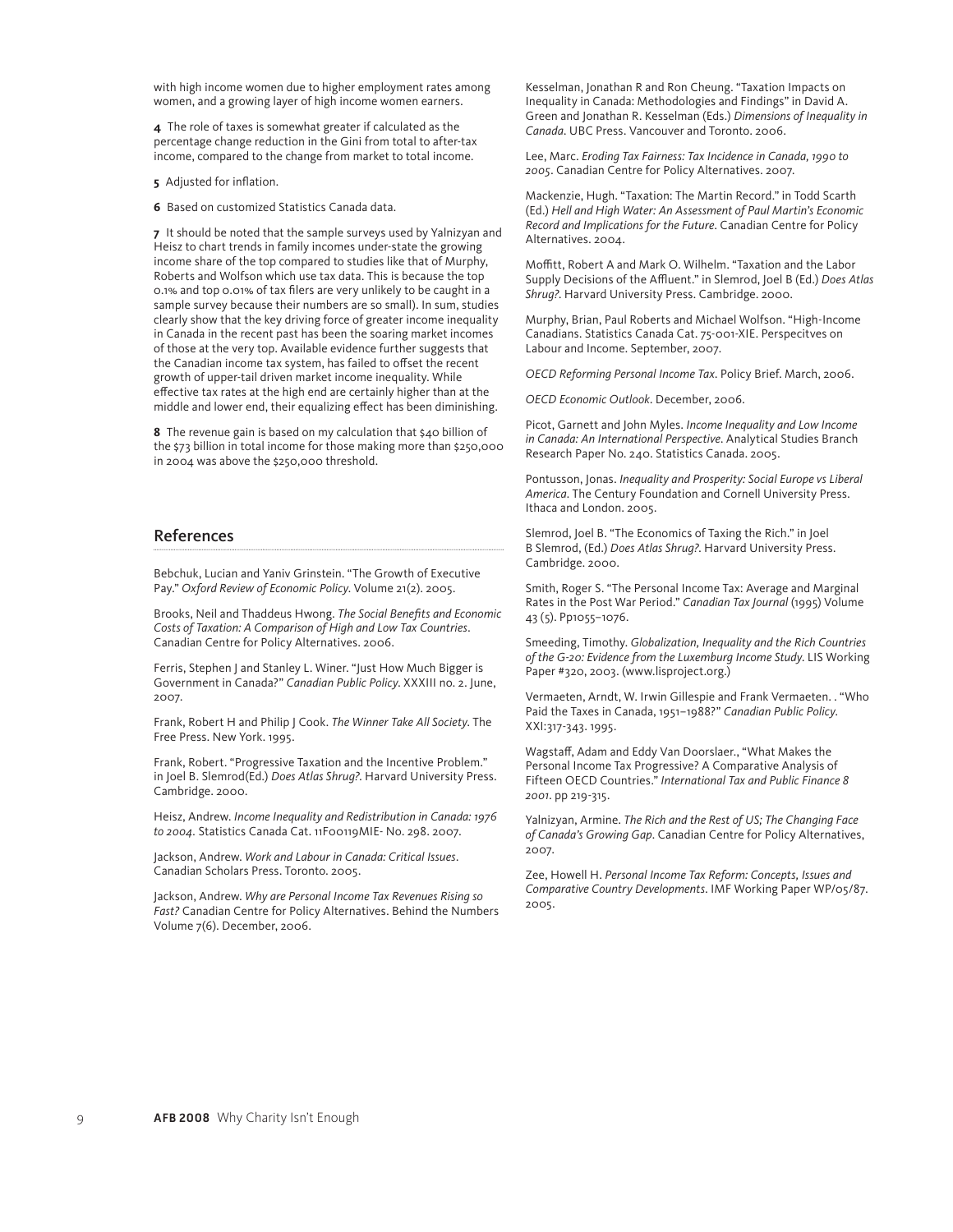**TABLE 1** Tax Structure of Selected OECD Countries for 2004 Major Tax Sources of Revenue as % GDP

|                                 | U.S.   | Canada     | EU 15   | Sweden  | Denmark |
|---------------------------------|--------|------------|---------|---------|---------|
| Income and Profits              | 11.1%  | 15.6%      | 13.4%   | 19.0%   | 29.5%   |
| (Personal Income)               | (8.9%) | $(11.7\%)$ | (10.1%) | (15.8%) | (24.7%) |
| Social Security + Payroll Taxes | 6.7%   | 5.8%       | 11.5%   | 16.7%   | 1.4%    |
| Goods & Services Taxes          | 4.7%   | 8.7%       | 12.1%   | 13.0%   | 14.0%   |
| <b>Property Taxes</b>           | 3.1%   | 3.4%       | 2.1%    | 1.6%    | 1.1%    |
| Total*                          | 25.9%  | 33.6%      | 39.8%   | 50.1%   | 48.1%   |
| (Public Social Exp. As % GDP**) | 16.2%  | 17.3%      | 23.9%   | 31.3%   | 27.6%   |
|                                 |        |            |         |         |         |

**SOURCE** OECD Revenue Statistics, 2006. Table 5, 6, and 10. Includes other sources of tax revenue. 3 year moving average. OECD Social Indicators, 2006.

|  |  | TABLE 2 Taxes, Social Spending and After-Tax Income Inequality |  |
|--|--|----------------------------------------------------------------|--|
|--|--|----------------------------------------------------------------|--|

|                                                               |       |       | UK.   | Germany | France | Sweden | Denmark |
|---------------------------------------------------------------|-------|-------|-------|---------|--------|--------|---------|
| Taxes as $%$ GDP $1$                                          | 25.9% | 33.6% | 35.6% | 35.2%   | 43.3%  | 50.1%  | 48.1%   |
| Public Social Expenditure as % GDP <sup>2</sup>               | 16.2% | 17.3% | 20.1% | 27.6%   | 28.7%  | 31.3%  | 27.6%   |
| Gini Co-Efficient for Adjusted Disposable Income <sup>3</sup> | 0.372 | 0.305 | 0.344 | 0.261   | 0.288  | 0.221  | 0.253   |
| P90/P10 Ratio <sup>3</sup>                                    |       |       | 4.57  | 3.18    | 3.54   | 2.61   |         |

1) OECD Revenue Statistics 2) OECD Social Indicators 2006 Indicator EQ5.1 3) Luxembourg Income Study Database

**TABLE 3** Tax/Transfer System and Income Inequality Among Working Age Households Social Democratic vs. Neo-Liberal Countries (late 1990s)

| Gini Co-Efficient<br><b>Market Income</b> | Gini Co-Efficient<br>Disposable Income | % Reduction<br>of Gini | (of which, due<br>to transfers) | which, due<br>to taxes) |
|-------------------------------------------|----------------------------------------|------------------------|---------------------------------|-------------------------|
| 5.375                                     | .238                                   | 36.5%                  | २४.०%                           | $-2.4%$                 |
| 0.345                                     | 0.237                                  | 31.3%                  | 32.5%                           | $-0.1%$                 |
| 0.390                                     | 0.298                                  | 23.6%                  | 17.9%                           | 5.9%                    |
| 13h                                       |                                        | 16.7%                  | 7.9%                            | .6%                     |
|                                           |                                        |                        |                                 |                         |

**SOURCE** Luxembourg Income Survey, Data from Jonas Pontusson, Inequality and Prosperity: Social Europe vs. Liberal America. Cornell University Press, 2005. Table 7.3 p.154.

|         | <b>TABLE 4 Taxes on Personal Income</b>                 |          |                     |
|---------|---------------------------------------------------------|----------|---------------------|
|         |                                                         | As % GDP | As % Total Taxation |
| U.S.    | 1990                                                    | 10.1%    | 37.1%               |
|         | 2004                                                    | 8.9%     | 34.7%               |
| Canada  | 1990                                                    | 14.7%    | 40.8%               |
|         | 2004                                                    | 11.7%    | 35.1%               |
| EU 15   | 1990                                                    | 10.8%    | 27.0%               |
|         | 2004                                                    | 10.1%    | 24.6%               |
| Sweden  | 1990                                                    | 20.3%    | 38.5%               |
|         | 2004                                                    | 15.8%    | 31.4%               |
| Denmark | 1990                                                    | 24.8%    | 53.2%               |
|         | 2004                                                    | 24.7%    | 50.7%               |
|         | SOURCE OECD Revenue Statistics, 2006. Tables 10 and 11. |          |                     |

10 **AFB 2008** Why Charity Isn't Enough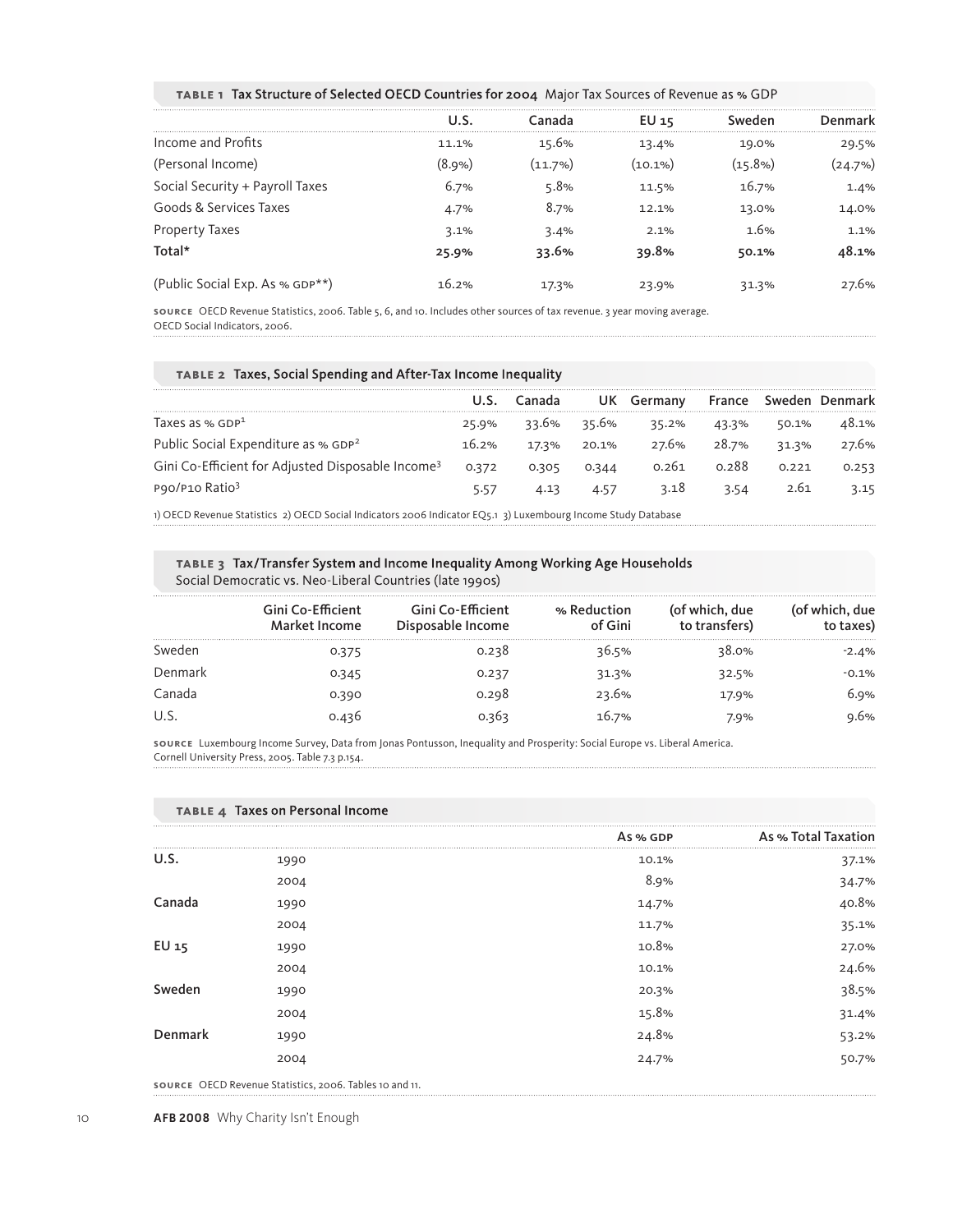|                                                                                                                                                                                                                                                                                                                                                                                                                                                              | 67%   | 100%  | 167%  | Ratio of 167/67 |
|--------------------------------------------------------------------------------------------------------------------------------------------------------------------------------------------------------------------------------------------------------------------------------------------------------------------------------------------------------------------------------------------------------------------------------------------------------------|-------|-------|-------|-----------------|
| Canada                                                                                                                                                                                                                                                                                                                                                                                                                                                       | 19.6% | 25.4% | 29.6% | 1.51            |
| U.S.                                                                                                                                                                                                                                                                                                                                                                                                                                                         | 21.4% | 24.1% | 29.8% | 1.39            |
| France                                                                                                                                                                                                                                                                                                                                                                                                                                                       | 25.7% | 28.8% | 32.5% | 1.26            |
| Germany                                                                                                                                                                                                                                                                                                                                                                                                                                                      | 38.0% | 44.5% | 49.1% | 1.29            |
| Denmark                                                                                                                                                                                                                                                                                                                                                                                                                                                      | 40.8% | 44.1% | 51.4% | 1.26            |
| Sweden                                                                                                                                                                                                                                                                                                                                                                                                                                                       | 31.7% | 33.7% | 41.1% | 1.30            |
| $\mathcal{L} = \mathcal{L} = \mathcal{L} = \mathcal{L} = \mathcal{L} = \mathcal{L} = \mathcal{L} = \mathcal{L} = \mathcal{L} = \mathcal{L} = \mathcal{L} = \mathcal{L} = \mathcal{L} = \mathcal{L} = \mathcal{L} = \mathcal{L} = \mathcal{L} = \mathcal{L} = \mathcal{L} = \mathcal{L} = \mathcal{L} = \mathcal{L} = \mathcal{L} = \mathcal{L} = \mathcal{L} = \mathcal{L} = \mathcal{L} = \mathcal{L} = \mathcal{L} = \mathcal{L} = \mathcal{L} = \mathcal$ |       |       |       |                 |

TABLE 5 Tax Progressivity Average Personal Income Tax and Social Security Contribution on Gross Labour Income, Year 2000, % Average Production Worker

# **SOURCE** OECD Tax Database: Table 1.2 (All levels of government)

|  |  | TABLE 6 Progressive Taxation of High Income Earners Year 2005 |  |  |
|--|--|---------------------------------------------------------------|--|--|
|--|--|---------------------------------------------------------------|--|--|

|                          | Top Statutory Income Tax Rate<br>(central and sub-central governments) | Top Rate Threshold as Multiple of Average<br>Production Worker Annual Earnings |
|--------------------------|------------------------------------------------------------------------|--------------------------------------------------------------------------------|
| U.S.                     |                                                                        | 10.6                                                                           |
| Canada                   | 41.4%<br>46.4%                                                         | 2.9                                                                            |
| U.K.                     | 40.0%                                                                  | 1.3                                                                            |
| Sweden                   | 56.5%                                                                  |                                                                                |
| Germany                  | 45.2%                                                                  |                                                                                |
| France                   | 55.9%                                                                  | 2.7                                                                            |
| SOURCE OECD Tax Database |                                                                        |                                                                                |

# **TABLE 7** Impact (of Transfers and Taxes) on Household Income Inequality

|      | Gini for      |                 |                  |  |  |
|------|---------------|-----------------|------------------|--|--|
|      | Market Income | Total Income    | After-Tax Income |  |  |
| 2004 | 0.428         | $0.353(-0.075)$ | 0.315 (-0.038)   |  |  |
| 1996 | 0.438         | $0.346(-0.092)$ | $0.304 (-0.042)$ |  |  |
| 1989 | 0.381         | $0.312(-0.069)$ | $0.277(-0.036)$  |  |  |

**SOURCE** Heisz, Andrew. "Income Inequality and Redistribution in Canada: 1976 to 2004." Statistics Canada Cat. 11F0019MIE-No. 298 2007. Table A3

| <b>TABLE 8 High Income Canadians</b>           |                    |                      |
|------------------------------------------------|--------------------|----------------------|
| Shares of Individual Taxable Income            | 1992               | 2004                 |
| Top $1%$                                       | 8.6%               | 12.2%                |
| Top 0.1%                                       | 2.6%               | 4.7%                 |
| Top 0.01%                                      | 0.8%               | 1.7%                 |
| Average Incomes (as multiple of Median Income) |                    |                      |
| Top $1%$                                       | \$268,000(601)     | \$429,000(737)       |
|                                                | \$822,000(1,743)   | \$1,164,000(2,644)   |
| Тор 0.1%<br>Тор 0.01%                          | \$2,547,000(5,723) | \$5,920,000 (11,552) |

**SOURCE** Brian Murphy, Paul Roberts and Michael Wolfson "High Income Canadians" Statistics Canada. Perspectives. Income. September 2007.